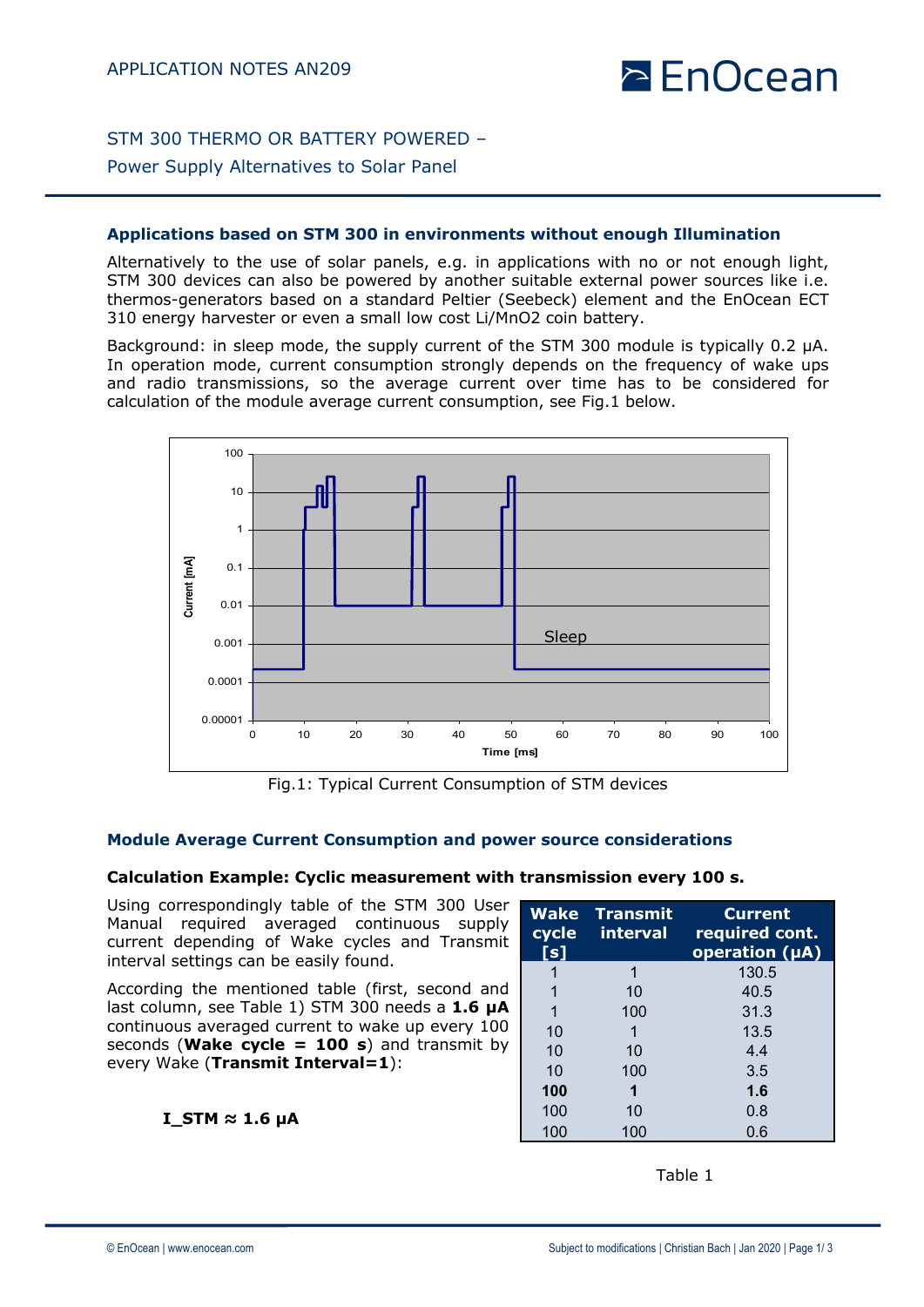# $\geq$  EnOcean

Antenna

### STM 300 THERMO OR BATTERY POWERED –

#### Power Supply Alternatives to Solar Panel

#### **Using Battery as power supply:**

Even a small battery capacity of 0.150 Ah (a coin cell CR2032 has > 0.230 Ah) would theoretical mean about 10 years continuously

function for this settings  $(150 \text{ mAh} = 0.0016 \text{ mA})$  $x X h = > X = 150$  mAh / 0.0016 mA = 93750 h  $=$  > 3900 days).

Bearing in mind that energy stored in a battery cannot be fully drawn for this purpose (means

only approx. 60% of its nominal capacity until the voltage drops below about 2.2 V can be used) a single CR2032 coin cell still allows more than 6 years of continuous function. During this period, STM 300 can wake up and transmit more than 2 million times. Please notice that in order to ensure the needed peak current capability up to approx. 40 mA without damage, the coin cell battery must be buffered by an external low leakage and low impedance capacitor (not on STM 300 included, in this case 470 µF see Fig.2.)

For low cost applications, manganese dioxide lithium 3 V coin cell batteries can be used. Depending on the application energy requirements, different sizes can be chosen. Generally, please consider the limited lifetime behavior of batteries, even if the energy balance calculation indicates a longer operation time. It also could be useful to have a control of the supply voltage to know in time when the battery voltage fails below a certain limit, to change it before fails.

#### **Using thermo-generator (i.e. ECT 310 + Peltier element) as power supply (Fig.3):**

Considering again the Table 1 relation (same scenario, I STM  $\approx$  1.6 µA) and considering an averaged STM 300 supply voltage of 2.8 V results the long term averaged required power at the transmitter to send every 100 seconds:

P =  $U \times I$ : or P = 2.8 V  $\times$  1.6  $\mu$ A = 4.5  $\mu$ W.

An ECT 310 based thermo-generator would deliver this power by  $> 2$  K temperature difference as shown in Fig. 4 (ECT 310 User Manual):

The Peltier element output, (12.5 mV/K) would deliver in this case only 25 mV. Considering for the ECT 310 at this absolute lowest operational input voltage a conversion efficiency of 20%, about 22 µW of continuous input power (delivered by the Peltier element) are therefore required. The energy storage devices (Fig.3) connected at the ECT 310 output have two functions: they must store (long term) the continuous delivered low energy at least between two



consecutive transmissions and deliver (short term) the required transmission peak current.